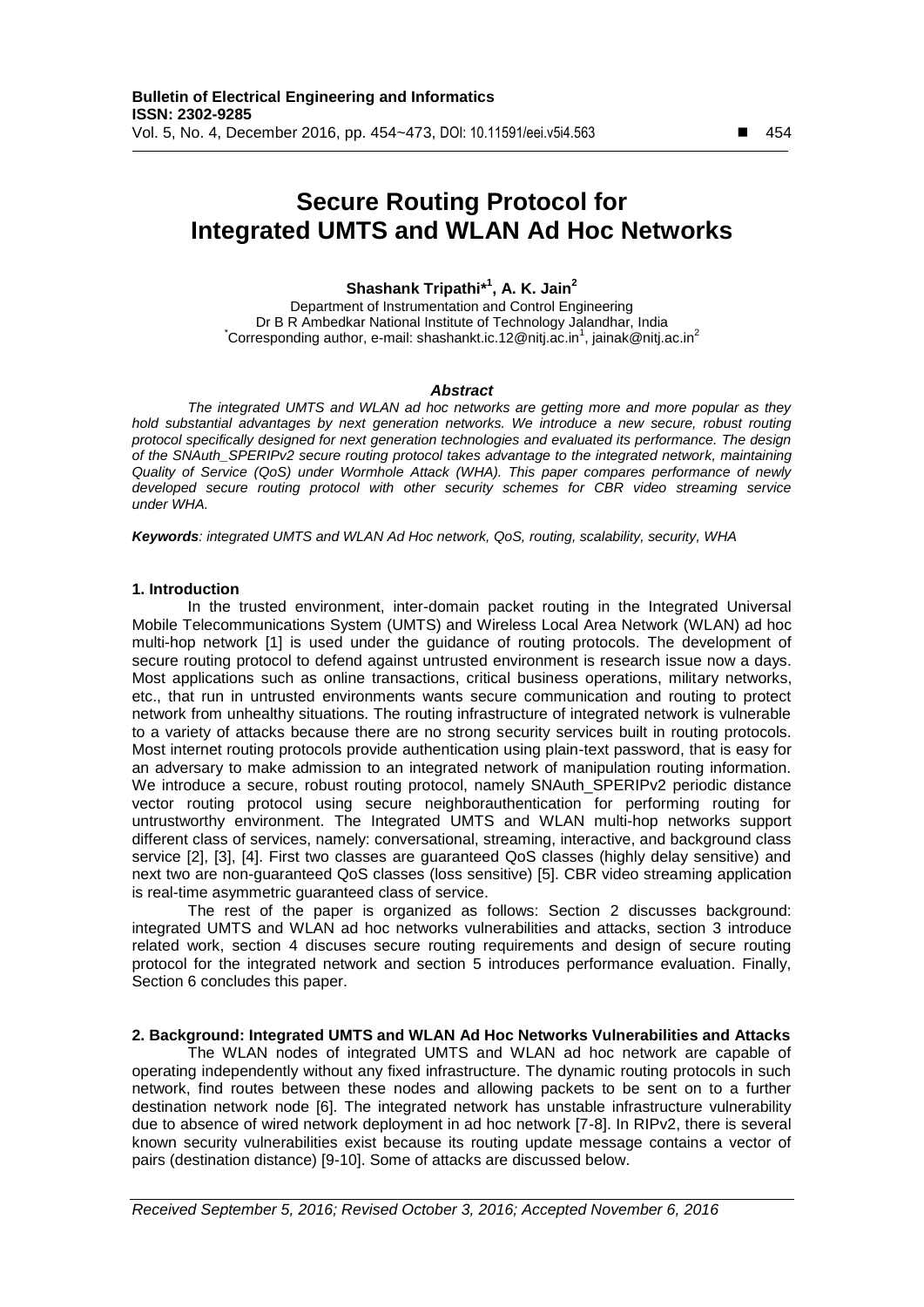#### **2.1. Router Impersonation**

In router impersonation, an unauthorized node can connect easily to a routing domain and take part in routing. This may be trained with the help of IP spoofing. After performing impersonation, an attacker may alter or replay routing messages among legitimate routers. RIPv2 has clear-text password for authentication, which can easily breached. The keyed Message-Digest algorithm 5 (MD5) has been developed to replace this password authentication scheme [11]. Keyed mechanism is better, but also vulnerable due to compromised router which may disclose keying materials of all routers [9-10].

## **2.2. Prefix Impersonation**

In prefix impersonation, an unauthorized or malicious node may claim a zero distance to those routers who does not directly connected to the network subnet (prefix). The MD5 authentication scheme [11] is not enough for this attack. Prefix impersonation can easily launch Denial of Service (DoS) in inter-domain (e.g., BGPv4 [12]) as well as intra-domain routing protocol (e.g., RIPv2) [9-10]. In the ARPANET [13], a similar incident has occurred known as blackhole attack.

## **2.3. Distance Fraud**

In distance fraud, an unauthorized may claim a distance shorter or longer than the actual distance to a specific destination. The short distance fraud may be used to attract traffic to float different passive attacks e.g., session hijacking, eavesdropping etc. Whereas, long distance fraud can be used to avoid traffic and preserve its resources which may lead to unfair utilization of network links and cause network congestion due to consistency check of routing updates by routers. The long distance fraud is an active threat and may lead to launch a DoS attack on the network. The RIPv2 with MD5 authentication scheme is not enough for this attack [9-10].

## **2.4. Wormhole Attack (WHA)**

WHA is a powerful active attack that may have severe consequences on distance vector routing protocols by showing shortest path for routing packets. The active WHA may be considered with passive eavesdropping threat [8], [14]. The eavesdropping threat has the capacity to intercept wireless traffic (breach confidentiality of the network) without altering and dropping of packets. In WHA, attacker developed a high bandwidth and low latency wireless tunnel between two malicious nodes. Attackers intercept packets at one location in the network and tunnel them to another location, and then replay (potentially altered) all tunneled packets into the network [8], [14], [15]. It works in two modes, namely: transparent mode and participant mode. In the transparent mode, wormhole malicious nodes are not victim network members. Where in participant mode, these nodes are the part of the victim network [16].

## **3. Related Work**

This section focuses our study on the approaches proposed in literature that protect internet routing protocols (e.g. RIP, BGP, etc.) against active attacks. Several works already have been done to secure intra-domain distance vector routing (e.g. RIPv2 [17]) and interdomain path vector routing protocol (e.g. BGPv4 [18]) using public-key digital signatures or Message Authentication Code (MAC) cryptographic approaches [9], [10], [19] and [20]. The related works of several researchers have reviewed below.

Hu et al. [8] introduced the severe WHA against wireless ad hoc network routing protocols, and proposed a new packet leashes mechanism for detecting and defending against this attack. A multi-hop wireless network is more vulnerable from this attack. Packet leashes (which can be either temporal or geographic leashes) are used to restrict the maximum transmission distance of routing packet for avoiding next hop fraud. The temporal leashes has implemented by TIK (TESLA with Instant Key disclosure) protocol based on a message authentication code (symmetric cryptographic primitives) which is an extension of the TESLA broadcast authentication protocol.

Hu et al. [21] proposed security mechanisms using efficient one-way hash functions and authentication trees for Secure Efficient Ad Hoc Distance Vector Routing protocol (SEAD) e.g. RIP against active attack. Their approach is one of the first robust approaches against multiple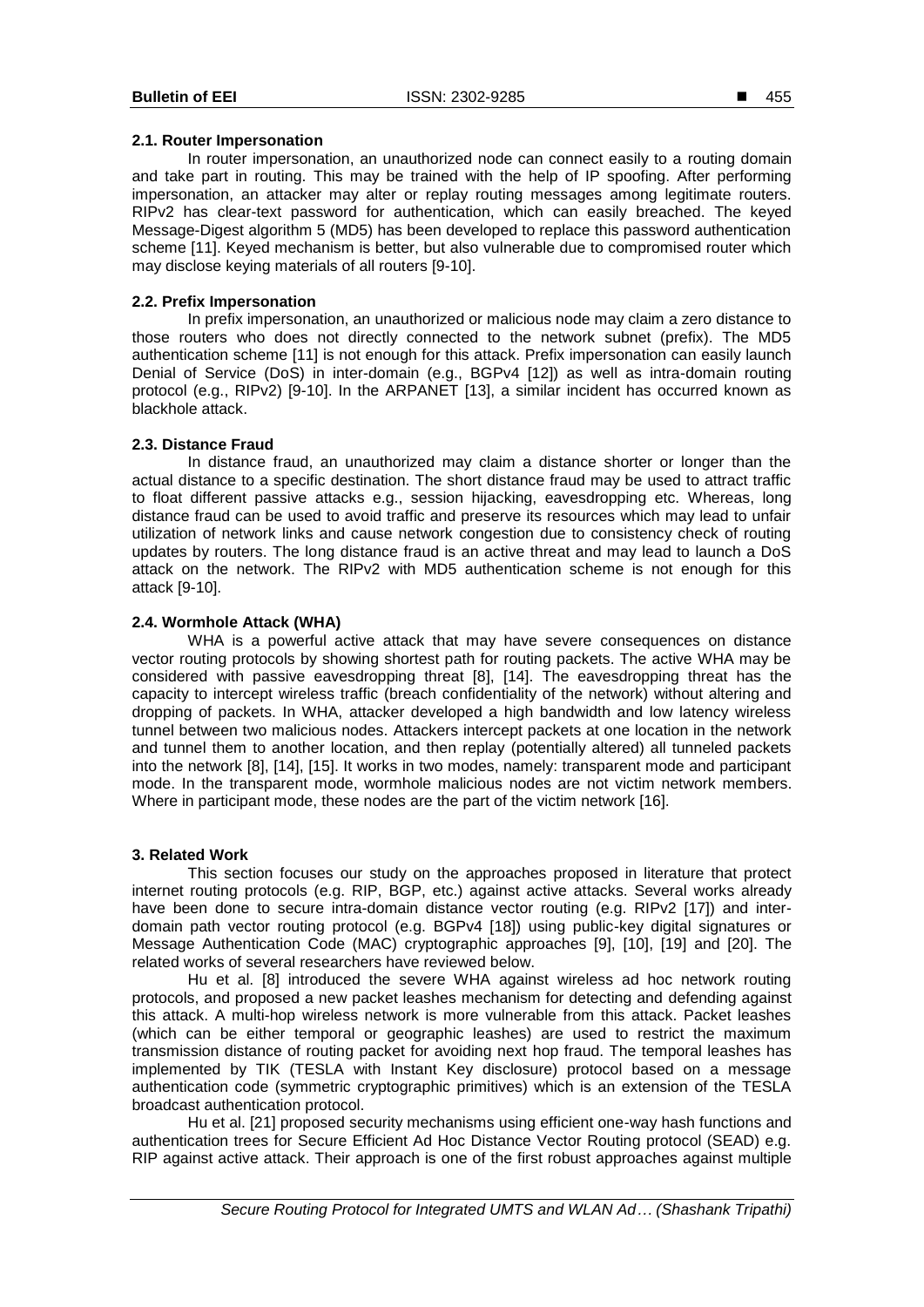uncoordinated attackers creating an incorrect routing state in victim nodes or compromising nodes in the network and may prevent shorter and same distance fraud. Limitation of the work is that it does not take up long distance fraud.

Hu et al.[22] proposed various security mechanisms using hash tree chain, treeauthenticated one-way chains and a one-way Merkle-Winternitz (MW) chain (new cryptographic mechanism) for distance vector routing protocol and cumulative authentication mechanism for path vector routing protocol against DoS attack. The distance vector (e.g. RIP) and path vector (e.g. BGP) use in the internet and can be applied to multi-hop wireless ad hoc networking.

Sanzgiri et al. [23] proposed a secure routing protocol for ad hoc network known as Authenticated Routing for Ad hoc Networks (ARAN) and successfully work against active tunnelling attacks which enable DoS attacks. It provides authentication using predetermined cryptographic certificates that guarantee end-to-end authentication to secure shortest path attack.

Hu et al. [24] proposed a secure distance vector routing protocol for ad hoc network known as Rushing Attack Prevention (RAP) protocol against rushing attacks which enable DoS in network. This is secure neighbor authenticated multipath distance vector routing protocol and developed by generic approach. Due to route discovery techniques, the protocol has higher overhead, but performs well and provides a usable route against the active attack. They also propose to integrate different secure distance vector routing protocols with a secure neighbor authentication scheme to enhance security.

Hu et al. [25] proposed an on-demand secure ad hoc routing, called Ariadne against active attack. It can authenticate the routing message using highly efficient symmetric cryptographic primitives.

Wan et al. [10] proposed a secure distance vector routing protocol (S-RIP) which can be significantly applied to the non-trustworthy environment like ad hoc network and inter-domain routing.

Babakhouya et al. [9] proposed a secure distance vector routing protocol (S-DV) to detect malicious routing update for long or short distance fraud. This scheme proposed Distance Reply (DR) authentication mechanism for S-DV routers, which reduces overhead and scalability of S-DV routing protocol.

## **4. Secure Routing Requirements and Design of Secure Routing Protocol for the Integrated Network**

In integrated UMTS and WLAN ad hoc network, the multi-hop WLAN ad hoc network is a routing attack prone region. This can make overall integrated network insecure. The security of vulnerable domain is maintained by a secure routing protocol. Most routing protocols provide authentication using plain-text password, which is easy for an adversary to make admission to an integrated network of manipulation routing information. For proper detection and authentication against WHAs on the integrated network, a Secure Neighborhood Authenticated Strict priority Equal-cost multipath RIPv2 (SNAuth\_SPERIPv2) distance vector routing protocol is designed and for further enhancement of security in integrated network, integrate the secure distance vector routing protocol with different layer security schemes.

## **4.1. Design of SNAuth\_SPERIPv2 Routing Protocol**

The SNAuth\_SPERIPv2 periodic distance vector routing protocol is the integration of secure neighbor authentication schemes with strict priority load balancing or equal-cost multipath RIPv2 routing protocol. That makes basic RIPv2 more robust and provides load balancing by spreading traffic along multiple equal cost paths.

## **4.1.1. The Secure Neighbor Authentication (SNAuth) Schemes**

SNAuth schemes work with symmetric as well as asymmetric cryptography. In the SNAuth [24] with symmetric cryptography, the authentication variant is based on 16 byte pairwise shared secret key [26] variant between sender and receiver nodes which is hidden from remaining users. Authentication variant in SNAuth with asymmetric cryptography is based on certification. In the SNAuth based on pair-wise shared secret variant, every sender node broadcasts its identity (SNAuth-HELLO) packets periodically after completing a previous session key and a neighboring receiver node of SNAuth-HELLO packet pre-shares this key with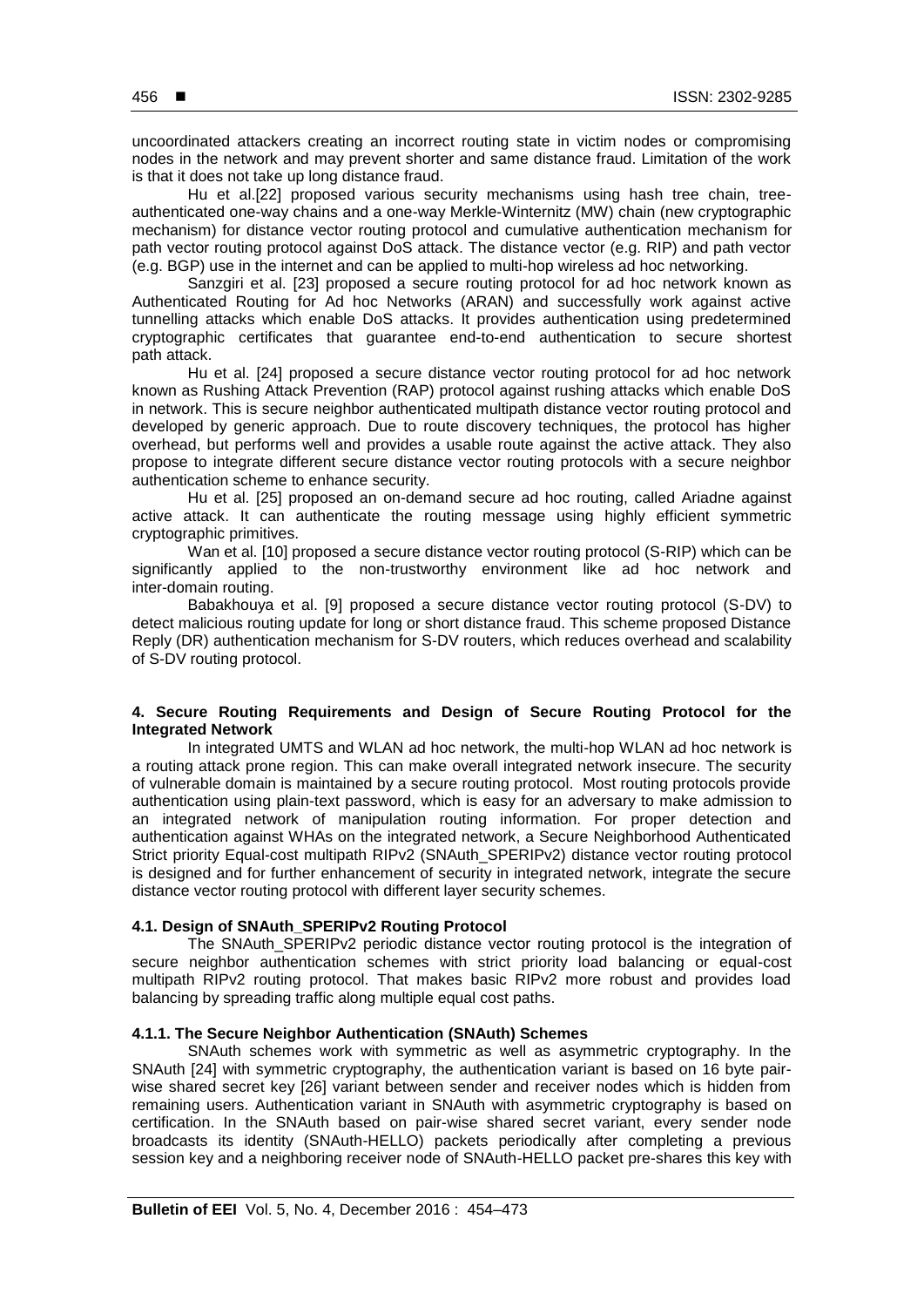the sender node and perform three-way challenge-response handshake to authenticate the sender node [27]. The challenge-response messages use a common secret key to encrypt and decrypt their nonce. Here, nonce is the 128 bit random number that may only be used once with particular authentication message. The Figure1 illustrates three way handshake based on pairwise shared secret variant.

The second neighbor authentication method has slightly different challenge-response scheme where the receiver does not pre-share a master secret key with the sender. In the SNAuth based on certificate variant, the sender node broadcasts its certificate with a certified HELLO message and all neighboring receiver nodes of certified HELLO message perform twoway challenge-response handshake to authenticate sender node [28]. The challenge certificate messages uses, its own certificate and a common public key encrypted cipher-text signed by its own private key. The public key cryptosystem uses an Elliptic Curve Cryptosystem (ECC) [29] which has shorter certificate length and cipher-text length and offers less communication overhead. The response messages use a secret session key to encrypt and decrypt their nonce. Figure 1 shows the pair-wise shared secret variant of SNAuth. Figure 2 illustrates two way handshakes based on certificate variant.



Figure 1. The pair-wise shared secret variant of SNAuth



Figure 2. The SNAuth variant based on certification

# **4.1.2. Strict Priority Equal-cost multipath RIPv2 (SPERIPv2)**

Routing Information Protocol version2 (RIPv2) is used for intra-domain distance vector routing. RIPv2 is classless dynamic routing protocol works on Bellman Ford algorithm. It is used by medium and small organizations (IP networks of moderate size) because it's limited hopcount (15 hops per packet) and a value of hop count metric=16 is considered as destinations network unreachable. For extension of coverage area up to 64 hops, the WLAN ad hoc network is integrated with UMTS network. This integration support RIPv2 routing protocols to send their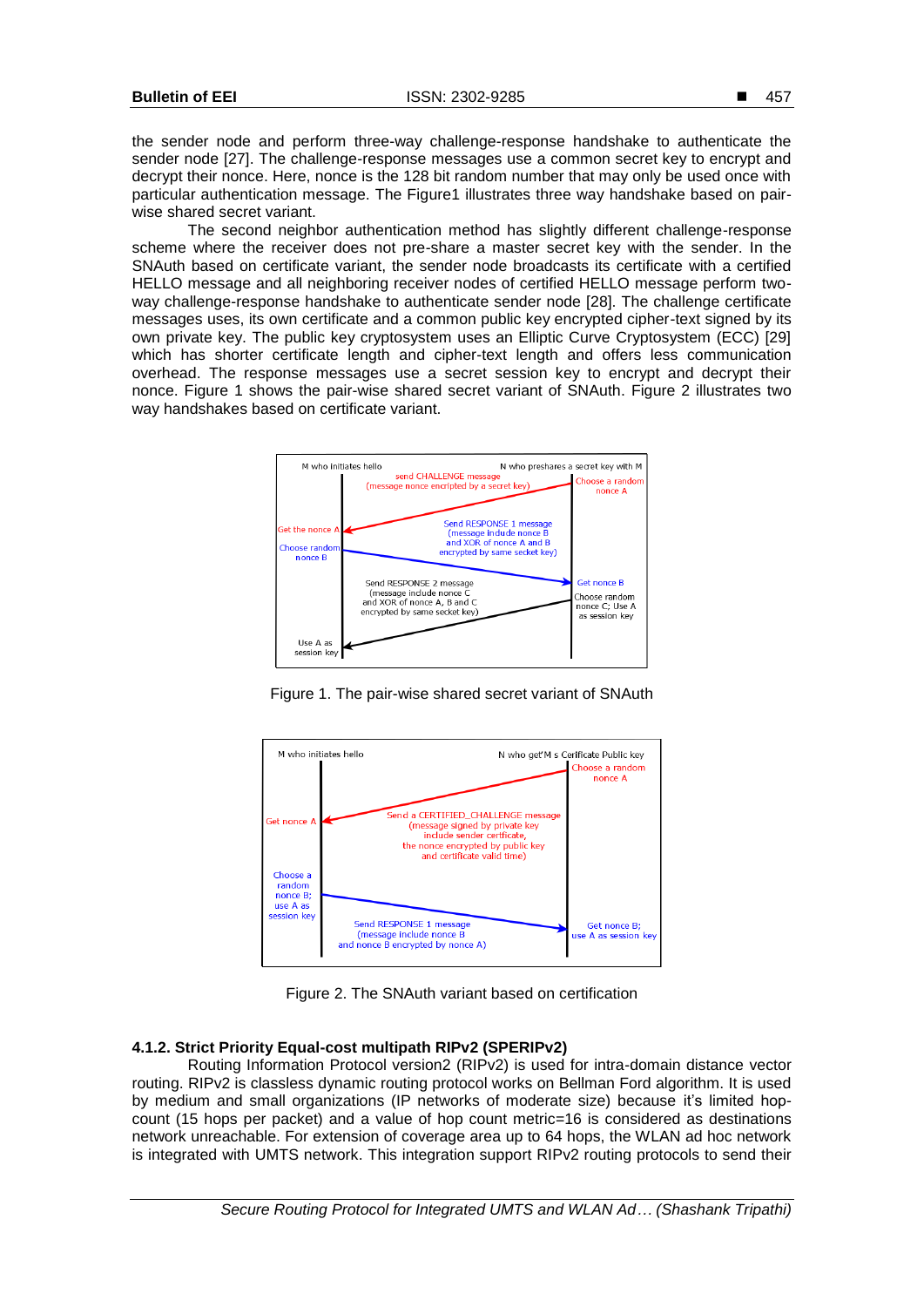packets to ubiquitous locations by the support of Gateway GPRS Support Node (GGSN) with GPRS tunnelling protocol (GTP).

RIPv2 is an extension of RIPv1. It is a UDP based protocol that means each router that uses this routing process will send and receive datagram on a UDP port. RIPv2 packet format is given in Figure 3. In Figure3 (a), command is 8 bit field that indicated the type of message. RIPv2 router uses two types of message to transmit and receive, namely: request and response for completing routing table. Address Family Identifier (AFI) is used for message authentication. In RFC-2453, RIPv2 support 20 byte plain text password for authentication which can easily breached. In RFC-2082, the keyed 16 byte MD5 has been developed to replace this password authentication scheme as shown in Figure3 (b). The unsigned 8 bit authentication data length present in field permits other authentication algorithms to be substituted by MD5. The Route Tag (RT) field is provided a method of separating internal intra-domain route provided by an Interior Gateway Protocol (IGP) from external inter-domain route by Exterior Gateway Protocol (EGP). RIPv2 has Variable Length Subnet Mask (VLSM) of the destination prefix specified in "IP Address", which support RIPv2 for Classless Inter-Domain Routing (CIDR) [30]. The next hop field is an advisory field which is used to eliminate extra hops in the packet being routed. If a packet routing is done by the originator of advertisement or received next hop is not directly reachable, then hop IP address is represented as 0.0.0.0. The RIPv2 message has an IP multicast address used for periodic broadcast in every 30 second by the regular routing update.



Figure 3. RIPv2 message format (a) with a plain text password (b) keyed MD5

Most of internet applications want more than one route to the destination. Hence, it is advantageous if a RIP router may learn equal cost routes. In RIPv2, the split horizon with poison reverse (techniques to avoid routing loops) may apply for equal cost routes by setting their metrics to infinity. By suitable modification in processing of response messages and correct implementation of split horizon with poison reverse while advertising the routes to neighbors, up to 16 equal-cost paths in the RIPv2 route table can be implemented [31]. The meaning of equal cost multipath is that more than one equal cost path between the source destination. There should be advertise only one route with a cost of 16 (set metrics to infinity) after completion of poison reverse process, no matter router learns how many equal cost routes [17]. which helps to increase robustness of the routing protocol and provide load balancing by distributing traffic among all routers. Figure 4 illustrates the equal cost path in RIPv2 between source and destination based on a Bellman Ford algorithm. The equal cost multiple path routing creates more overhead but makes available better performance in congestion and capacity by its load balancing capability. The strict priority equal cost multiple path routing provides proper and scheduled routes which decrease congestion and increase the network throughput. In this scheme, SNAuth has been performed on the basis of pair-wise shared secret variant. The maximum time interval for which a node waits to do the next neighbor detection handshake (secure-neighborhood expiration timeout) has been specified as 5000 ms [32].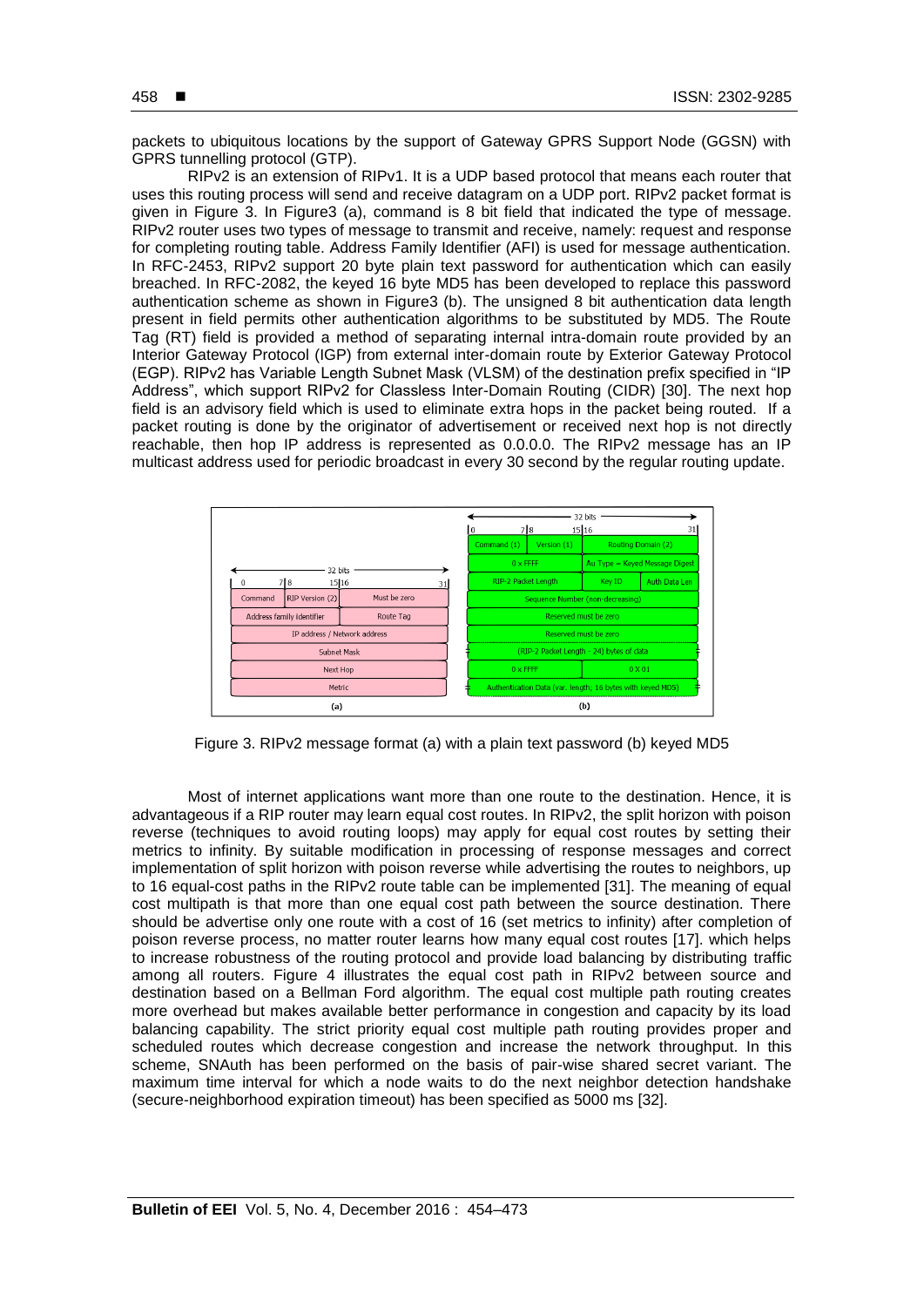

Figure 4. Equal cost path in RIPv2

## **4.2. Integrate the Secure Distance Vector Routing Protocol (SNAuth\_SPERIPv2) with Different Security Schemes**

The aim of this integration is to make integrated networks with very robust against WHA. The different security schemes are structured in below sub-sections.

## **4.2.1. SNAuth\_SPERIPv2 with Direct Sequence Spread Spectrum (DSSS)**

The aim of the integration of SNAuth SPERIPv2 with DSSS is to provide security services for both routing protocol information and data message signal in an integrated network. In this scheme, SNAuth based on pair-wise shared secret variant has been performed.The DSSS technique offers jamming resistance at the physical layer. It has been implemented in WCDMA and 802.11b for providing secure data message signal in physical layer. A multi-layer wormhole adversary model with the network security models is used as attack model. WHAs on routing protocol produces DoS directly on network layer and indirectly on other layers of network that effect availability and integrity of routing packets. In typical DSSS technique, spreads the modulated signal by spreading signal is generated from a Pseudo-Noise (PN) sequence running periodically at a much higher rate than the original data signal for securing physical layer of the network against jamming DoS attacks [33]. The transmission and reception turnaround latency for UMTS and WLAN radios have been specified as 25µs and 2µs, respectively. In Figure5, DSSS system model has been illustrated.



Figure 5. DSSS system model

# **4.2.2. SNAuth\_SPERIPv2 with Counter Mode Cipher Block Chaining Message Authentication Code Protocol (CCMP) - Advanced Encryption Standard (AES)**

The aim of the integration of SNAuth\_SPERIPv2 with CCMP-AES is to provide security services for both routing protocol information and data message in integrated network. SNAuth\_SPERIPv2 provide routing protocol message authentication, where, CCMP-AES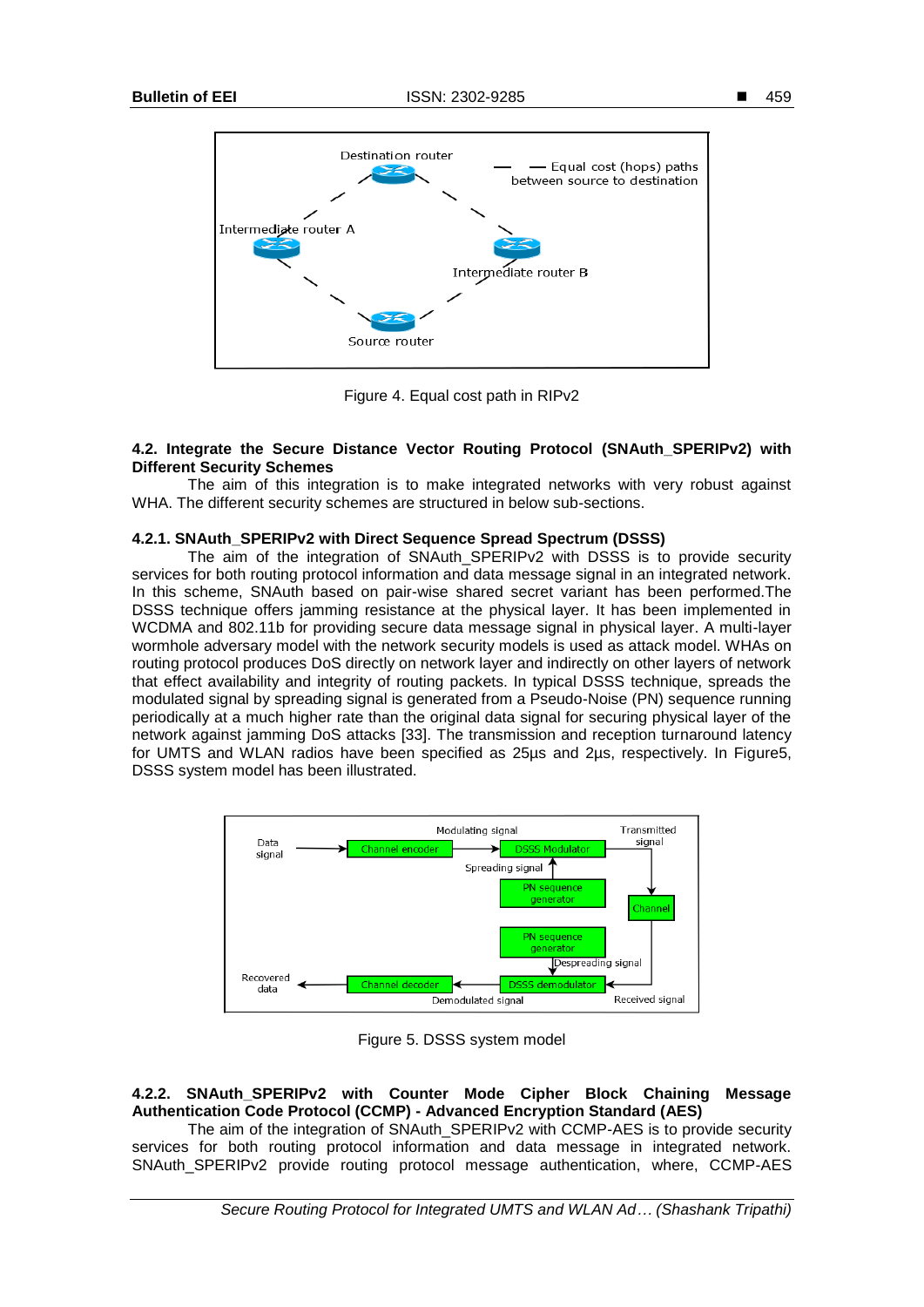provides confidentiality, integrity and authentication of Media Access Control Protocol Data Unit (MPDU). In this scheme, SNAuth has been performed on the basis of pair-wise shared secret variant. CCMP-AES is a Robust Security Network (RSN) data confidentiality and integrity protocol. It has been implemented in 802.11i as Wi-Fi Protected Access II (WPA2) for providing secure data frames in data link layer by utilizing the newest and strongest 128-bit AES encryption algorithm [34], [35]. This scheme protects integrated network from eavesdropping, alteration and dropping of data frames from unauthorized users. The processing delay for CCMP 'AES' encryption algorithm with CBC Hash-based Message Authentication Code (HMAC) has been specified as 5µs. CCMP originates cipher text and Message Integrity Code (MIC) for plain text MPDU using MPDU Data, Temporal Key (TK), Additional Authentication Data (AAD) and Nonce. The encrypted MPDU has been formed by combining cipher text and MIC with MPDU and CCMP header as shown in Figure 6(a). The MPDU plain text has been recovered using same keys and sequence number in decryption scheme as shown in Figure 6(b).



Figure 6. MPDU (a) encryption (b) decryption scheme

## **4.2.3. SNAuth\_SPERIPv2 with Internet Protocol Security (IPSec)**

The aim of the integration of SNAuth\_SPERIPv2 with IPSec is to provide security services for both routing protocol information and entire IP datagram in integrated network against WHA. SNAuth\_SPERIPv2 provide routing protocol message authentication, where, IPSec provides confidentiality, integrity and authentication of an IP datagram. In this scheme, SNAuth has been performed on the basis of pair-wise shared secret variant. The proposed IPSec scheme uses a hybrid version of IPSec protocol that includes both Encapsulating Security Payload (ESP) and Authentication Header (AH) protocols [36], [37], [38] as shown in Figure7. ESP provides confidentiality with optional integrity and authentication by authenticated encryption algorithms.ESP works in two modes, namely: transport and tunnel mode. In tunnel mode, the ESP header is inserted before the original IP header and after the new IP header while protection applies to entire original IP datagram. In transport mode, the ESP header is inserted after the original IP header while protection applies to upper layer protocols. AH is a member of the IPsec protocol suite that provide guaranteed integrity and authentication of the entire original IP datagram including the new IP header. The hybrid version of IPSec has been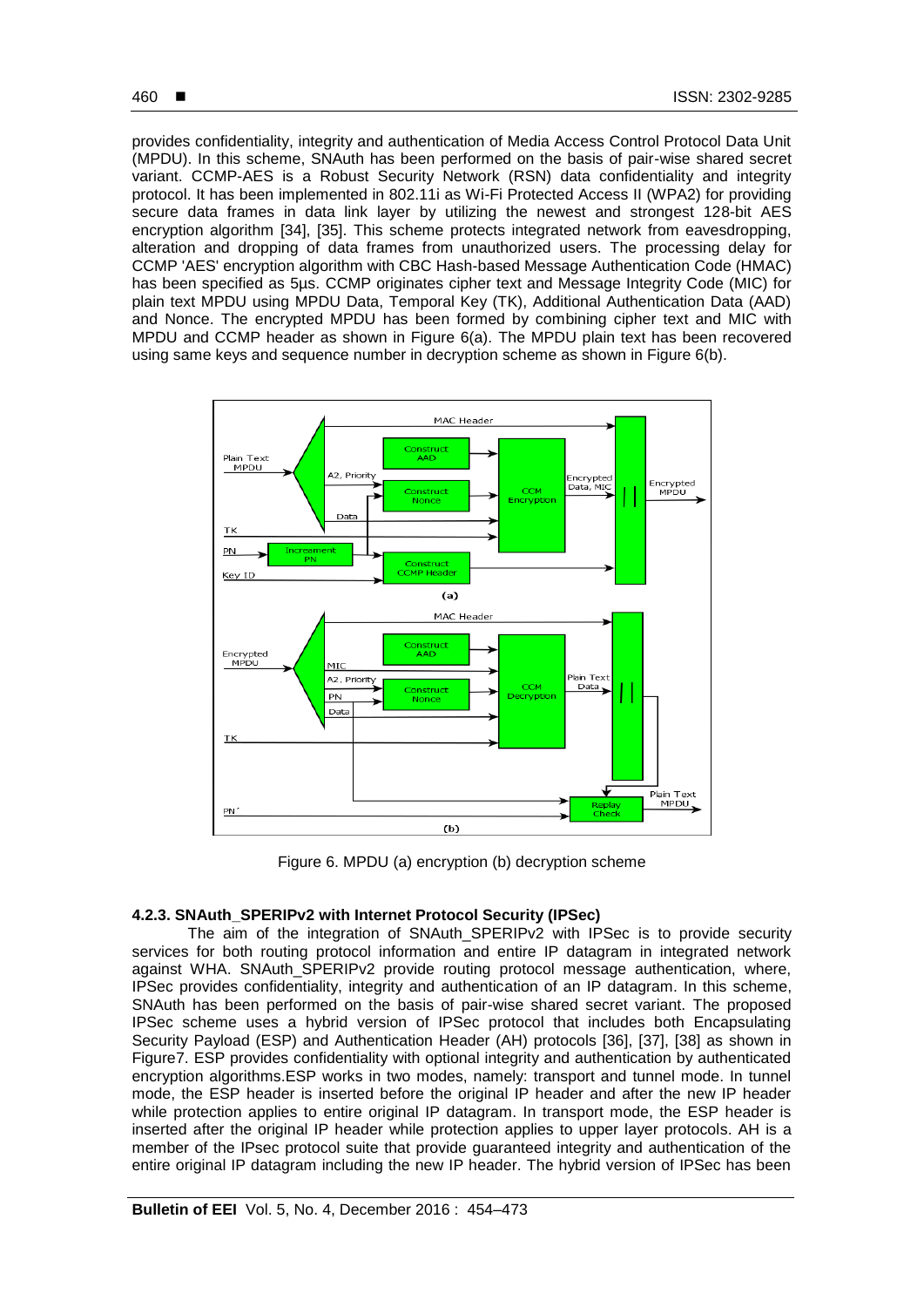used with ESP tunnel mode while protecting entire IP datagram with security association using the Internet Security Association and Key Management Protocol (ISAKMP) for protection of a particular data flow between a pair of hosts of integrated network [39]. Common authentication algorithms have been used in ESP and AH that includes HMAC-MD5, HMAC- Secure Hash Algorithm 1(SHA1), HMAC-MD5-96, and HMAC-SHA1-96 with 10µs cryptographic processing delay. The Data Encryption Standard - Cipher Block Chaining (DES-CBC) encryption algorithm has been used in ESP with 10us cryptographic processing delay.



Figure 7. The IPSec protocol architecture

# **4.2.4. SNAuth\_SPERIPv2 with Wireless Transport Layer Security (WTLS)**

The aim of the integration of SNAuth\_SPERIPv2 with WTLS is to provide the complete end-to-end security for routing protocol information, transport and upper layer in an integrated network. SNAuth\_SPERIPv2 provide routing protocol message authentication, where, WTLS provides data privacy, authentication and integrity for Wireless Application Protocol (WAP) applications against man in the middle DoS attacks [23], [40], [41], 42]. In this scheme, SNAuth has been performed on the basis of certificate. WTLS security protocol is the security layer of WAP that defines a set of protocols in transport, security, transaction, session, and application layers to enable a creation of the value added mobile services such as online banking and ecommerce, etc. In this scheme, WTLS certificate has been implemented on each IP interface with the IPSec ESP in transport mode for transport and upper layer security. The WTLS uses modern cryptographic algorithms are MD5, SHA1, AES, 3DES, and Elliptic Curve Cryptography (ECC).

#### **5. Performance of Integrated Networks**

This section presents the simulation results which have conducted using QualNet to evaluate the performance of security schemes under WHA.

## **5.1. Configuration of the Network Including Wormhole Adversary**

The Integrated UMTS and WLAN ad hoc network parameters of the models have been configured according to IEEE802.11g and Third Generation Partnership Project (3GPP) guidelines. Configuration of the integrated network parameters is given in Table1.

A wormhole adversary has been implemented in the vulnerable area of integrated network which can disrupt routing protocols by higher bandwidth and low latency wireless link tunnel as shown in Figure8. The wormhole is working in transparent mode as external adversary and performs DoS attack.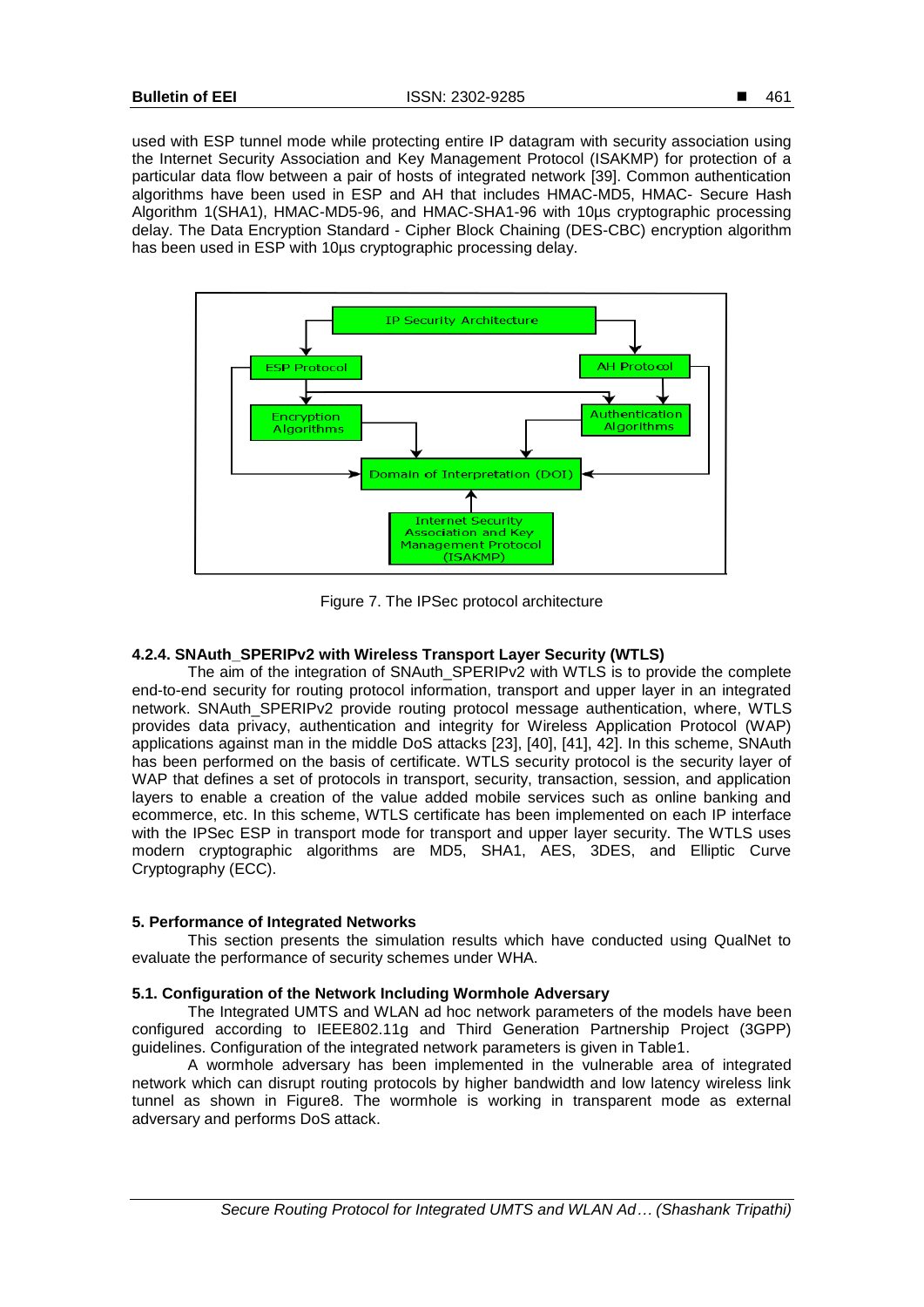# 462 ■

## **5.2. Performance Metrics**

QoS performances of integrated networks under wormhole adversary and different security schemes have been analyzed using following metrics, namely: number of frames dropped by wormhole (WH), routing overhead, average packet loss, average throughput, average end-to-end delay, average jitter and average hop-count [43].

CBR video streaming traffic has been employed for the QoS performance evaluation of integrated network under WHA. This traffic use network end-to-end delay as a performance metric.







## **5.3. Simulation Setup**

In order to assess the contribution of proposed secure routing protocol (SNAuth\_SPERIPv2) against WHA, simulation has been carried out with and without WHA. Simulations are run for one way video streaming application with Constant Bit-Rate (CBR) traffic. The simulations are performing for two different scenarios under constant traffic load and constant inter-domain traffic ratio. The simulation setup for two different scenarios is given in Table 2.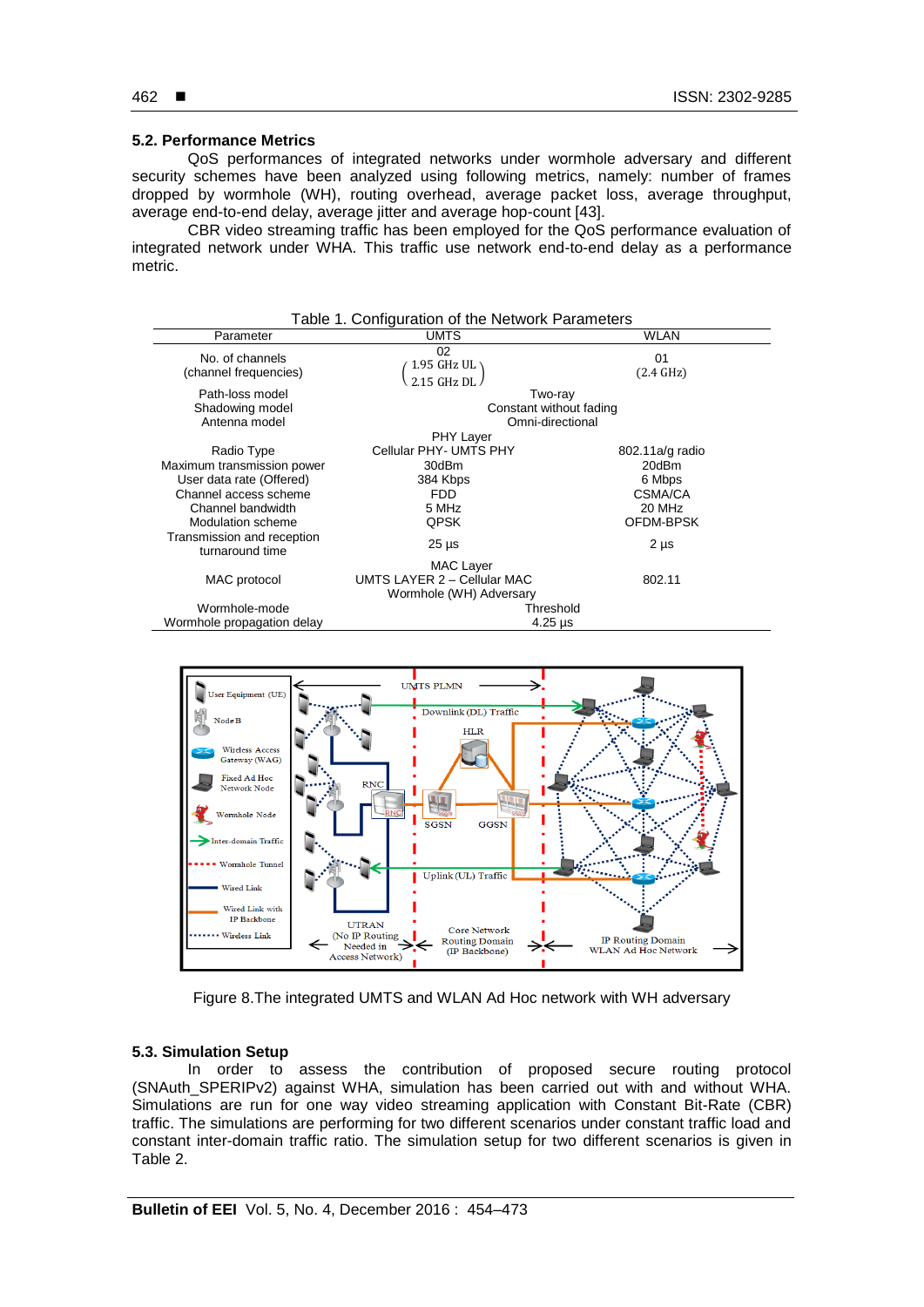| Table 2. Simulation Setup                 |                                           |                                           |
|-------------------------------------------|-------------------------------------------|-------------------------------------------|
| Parameter                                 | Scenario-1                                | Scenario-2                                |
| Packet size                               | 512 Byte                                  | 512 Byte                                  |
| Traffic load                              | 25 packets/s                              | 25 packets/s                              |
| Maximum number of network<br>nodes        | 40 nodes (users)                          | 200 nodes (users)                         |
| Distance between adjacent ad<br>hoc nodes | 100 <sub>m</sub>                          | 100 <sub>m</sub>                          |
| Number of mobile nodes                    | zero                                      | zero                                      |
| Distance between adjacent<br>Node Bs      | 1 km                                      | 2 km                                      |
| Perturbation                              | zero                                      | zero                                      |
| Inter-domain traffic ratio                | 50%<br>(25% uplink and 75% downlink flow) | 25%<br>(25% uplink and 75% downlink flow) |
| Intra-domain traffic ratio                | zero                                      | zero                                      |
| Total simulation time                     | 1800 s                                    | 1800 s                                    |
| Area                                      | 3x3 km2                                   | 6x6 km2                                   |

Simulation scenario-1 is performed to evaluate the influence of the wormhole adversary on integrated network by increasing network size using an increasing number of fixed nodes from 8 to 40. The distribution of fixed nodes is uniform in 3x3  $km<sup>2</sup>$  area while keeping network density constant. In this scenario, the stationery node does not deviate or move in any direction from their ideal grid position, which indicate perturbation about 0% and integrated network become highly stable. After introducing wormhole adversary, how performance of IP based routing protocols disturb is to be investigated.

Where, simulation scenario-2 is performed to evaluate the influence of the wormhole adversary on integrated network by increasing network size using an increasing number of fixed nodes from 40 to 200. The distribution of fixed nodes is uniform in 6x6 km2 area while keeping network density constant. In this scenario, the stationery node does not deviate or move in any direction from their ideal grid position, which indicate perturbation about 0% and integrated network become highly stable. After introducing wormhole adversary, how performance of IP based routing protocols disturb is to be investigated.

One uplink (from WLAN to UMTS user) flow and one downlink (from UMTS to WLAN user) flow for every user with transmission time interval (TTI) of 40 ms are considered as 100% inter-domain traffic ratio. The CBR streaming traffic has taken only one uplink or only one downlink flow for every user in the first scenario. The last scenario is taken only one uplink or only one downlink flow of every two users. In [44], the authors have investigated that the RAB provide high capacity and low QoS in uplink, and low capacity and high QoS in downlink end users to CN of an integrated network for asymmetric CBR video streaming class of service. Due to this, all simulation scenarios are performed simulation under the 25 % amount of uplink and 75% of downlink flows for this service.

In both scenarios, two external wormhole malicious nodes with a low-latency, high bandwidth link have introduced within ad hoc network routing domains and they are not part of the regular integrated network. The wormhole adversary nodes have the ability to intercept legitimate wireless packets from victim ad hoc network nodes and tunnelled selective packet from one location and replayed to other locations. The external adversary under threshold mode is fulfilled the above requirements and produces denial of service (DoS) in an integrated network. For defending against WHA, it is necessary to drops maximum frames/packets by wormhole tunnel before replayed. In all scenarios, the victim integrated network is counted minimum physical and link layer delay by choosing a suitable victim turnaround time.

A secure neighbor authenticated strict priority equal cost multipath routing information protocol version 2 (SNAuth\_SPERIPv2) has been designed to protect an integrated network of wormhole routing attack. In order to evaluate security behavior in terms of QoS of integrated UMTS and WLAN network under WHA with different security scheme are structured in seven phases. In the first phase simulation has performed for RIPv2 routing protocol with MD5 authentication without WHA and in a second phase, simulation is performed under WHA. In the third phase, integration of SNAuth with SPERIPv2 is done and simulation has performed with this robust routing protocol under WHA. Fourth, fifth, sixth and seventh phase SNAuth\_SPERIPv2 perform with DSSS, CCMP-AES, IPSec and WTLS, respectively under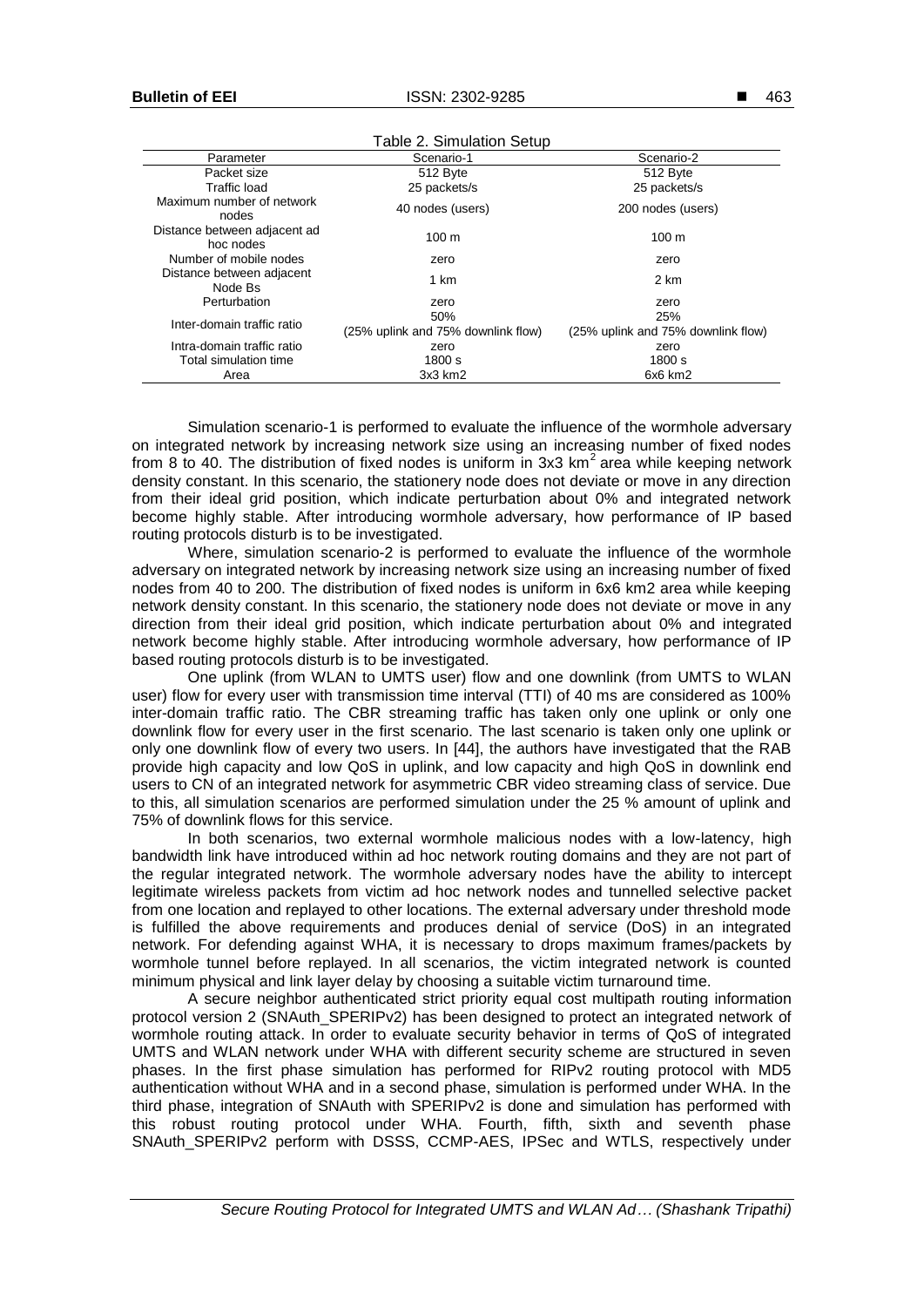WHA. All simulation scenarios are also considered the cryptographic latency used by all security schemes.

# **5.4. Simulation Results for Scenario -1**

## **5.4.1. The Performance of Integrated Network on a Number of Frames Dropped by WH tunnel under Different Security Scheme while the Numbers of Fixed Network Nodes are increased**

Figure 9(a) shows, Frame dropped by WH is increasing with network size. The security schemes which have maximum number of frames dropped produce minimum DoS in an integrated network. SNAuth\_SPERIPv2 routing protocol with IPSec have maximum number of frames dropped in all security schemes where RIPv2 with basic MD5 authentication scheme shows minimum frame dropped than other security protocols.



Figure 9(a). Number of frames dropped by WH tunnel versus number of network nodes

#### **5.4.2. The Performance of Integrated Network on Routing Overhead under Different Security Scheme with and without WHA while the Numbers of Fixed Network Nodes are increased**

Figure 9(b) shows the routing overhead is increasing with the network size. The routing overhead of different security scheme with WHA rises as the number of frames dropped by WH tunnel is decreased. The main reason behind this increase in routing overhead is the loss of packets due to WHA. When WHA is more dominant then it intercepts maximum packets from the victim network and replayed them.



Figure 9(b). Average routing overhead versus number of network nodes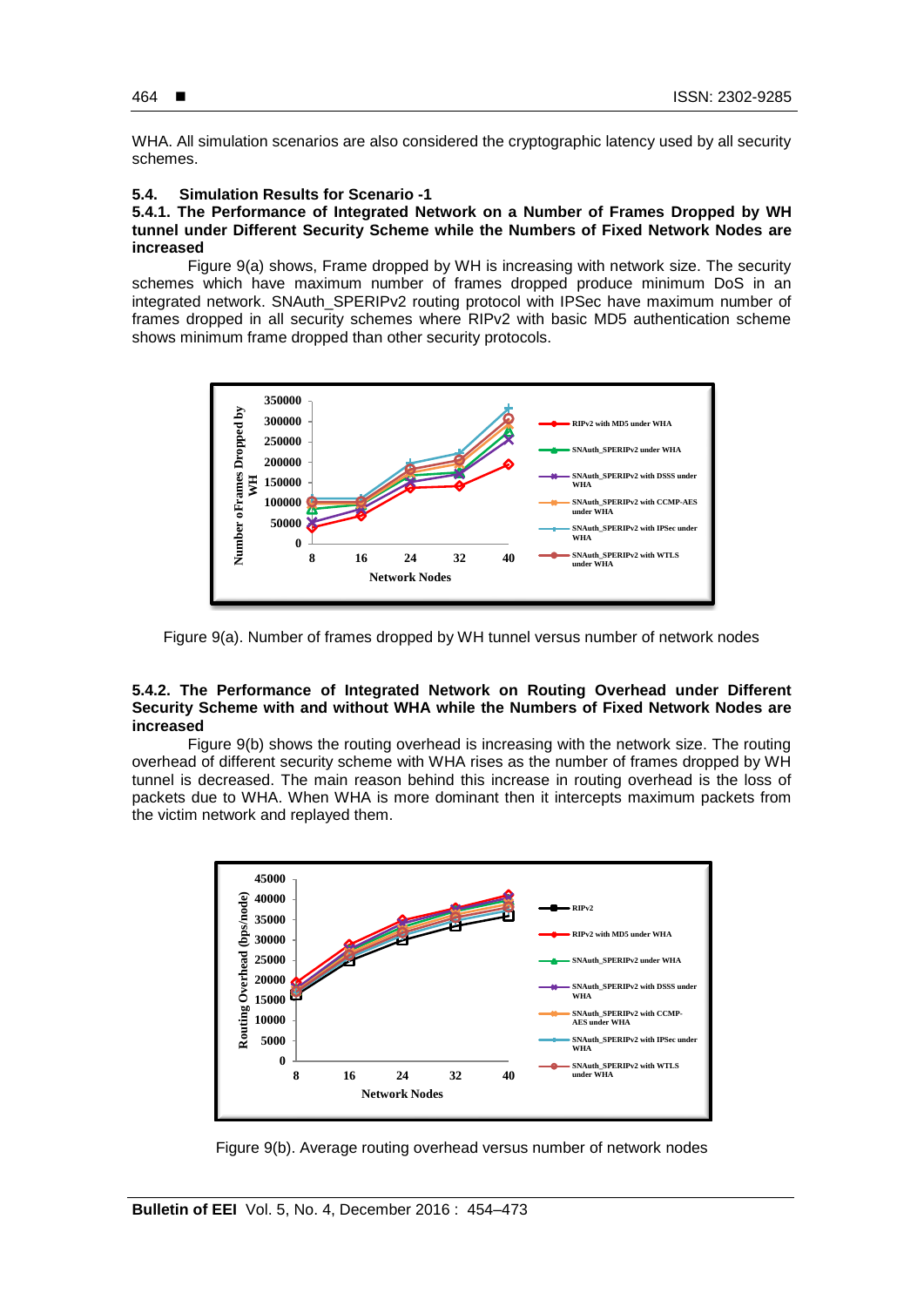This Figure also shows RIPv2 with MD5 is more affected by WHA and have maximum routing overhead where SNAuth\_SPERIPv2 routing protocol with IPSec is less effected by WHA and have minimum routing overhead among them. RIPv2 without WHA have minimum routing overhead from the secure routing protocols with WHA.

#### **5.4.3. The Performance of Integrated Network on Average Packet Loss under Different Security Scheme with and without WHA while the Numbers of Fixed Network Nodes are increased**

Figure 9(c) shows the average packet loss is increasing with the network size. The average packet loss of different security schemes with WHA rises as the number of frames replayed on WH tunnel is increased means number of frame drops by WH tunnel decreased. This Figure also show RIPv2 with MD5 is more affected by WHA and have maximum average packet loss where SNAuth\_SPERIPv2 routing protocol with IPSec is less effected by WHA and have minimum average packet loss among them. RIPv2 without WHA have a minimum average packet loss from the secure routing protocols with WHA.



Figure 9(c). Average Packet loss versus Number of Network Nodes

## **5.4.4. The Performance of Integrated Network on Average Throughput under Different Security Scheme with and without WHA while the Numbers of Fixed Network Nodes are increased**

Figure 9(d) shows the average throughput is decreasing with the network size. The average throughput of different security schemes with WHA decreases as average packet loss is increased. This Figure also show RIPv2 with MD5 is having minimum average throughput where SNAuth\_SPERIPv2 routing protocol with IPSec is having maximum average throughput among them under WHA. RIPv2 without WHA have maximum average throughput from the secure routing protocols with WHA.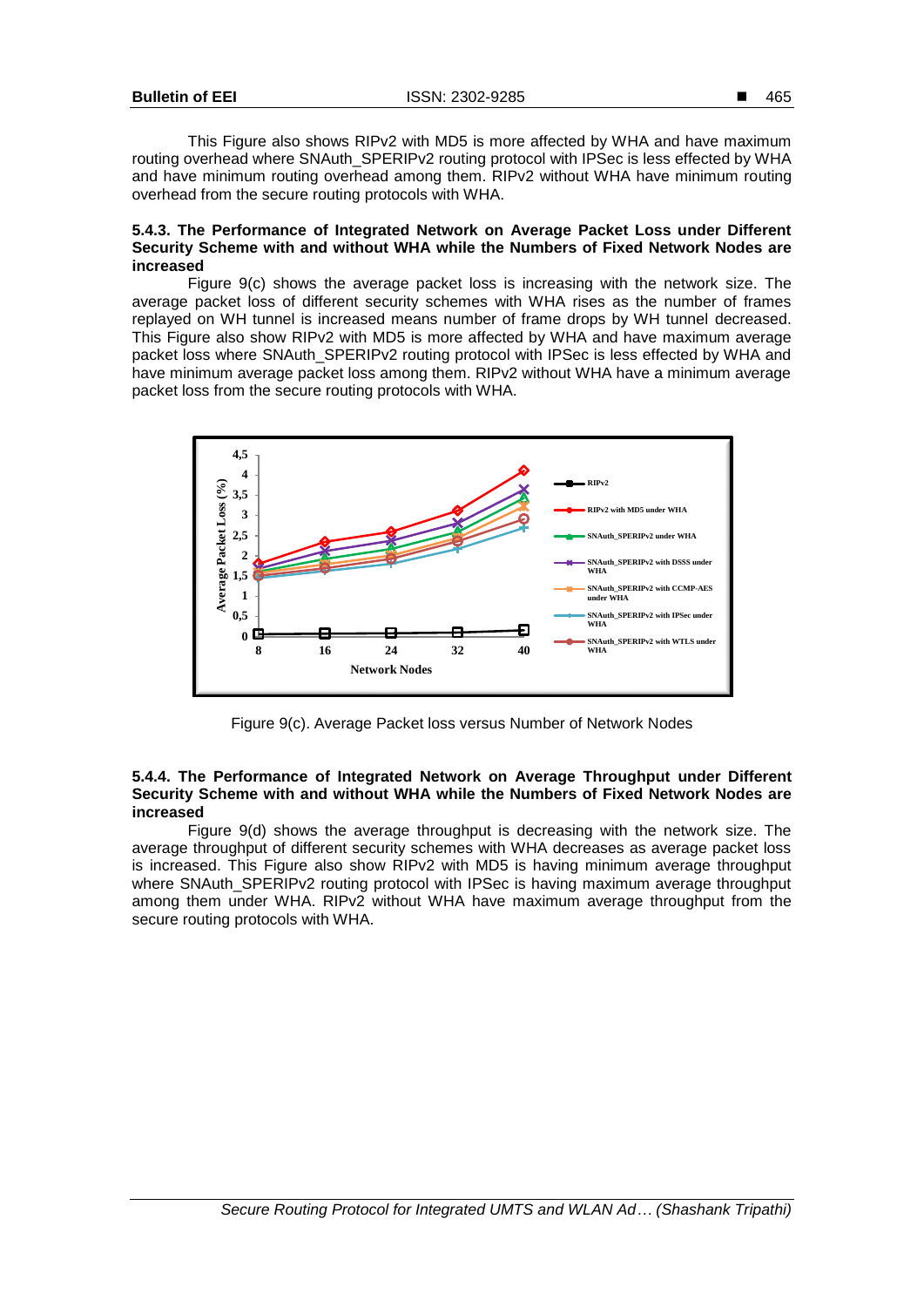

Figure 9(d). Average throughput versus number of network nodes

## **5.4.5. The Performance of Integrated Network on Average end-to-end Delay under Different Security Scheme with and without WHA while Numbers of Fixed Network Nodes are increased**

Figure 9(e) shows the average end-to-end delay is increasing with the network size. The average end-to-end delay of different security schemes with WHA increases as average packet loss is increased. This Figure also show RIPv2 with MD5 is having a maximum average end-to-end delay where SNAuth\_SPERIPv2 routing protocol with IPSec is having a minimum average end-to-end delay among them under WHA. RIPv2 without WHA have minimum average end-to-end delay from the secure routing protocols with WHA.



Figure 9(e). Average end-to-end delay versus number of network nodes

# **5.4.6. The Performance of Integrated Network on Average Jitter under different Security Scheme with and without WHA while the Numbers of Fixed Network Nodes are increased**

Figure 9(f) shows the average jitter is decreasing with the network size for the streaming service. The average jitter of different security schemes with WHA increases as average packet loss is increased. This Figure also show RIPv2 with MD5 is having maximum average jitter where SNAuth\_SPERIPv2 routing protocol with DSSS is having minimum average jitter among them.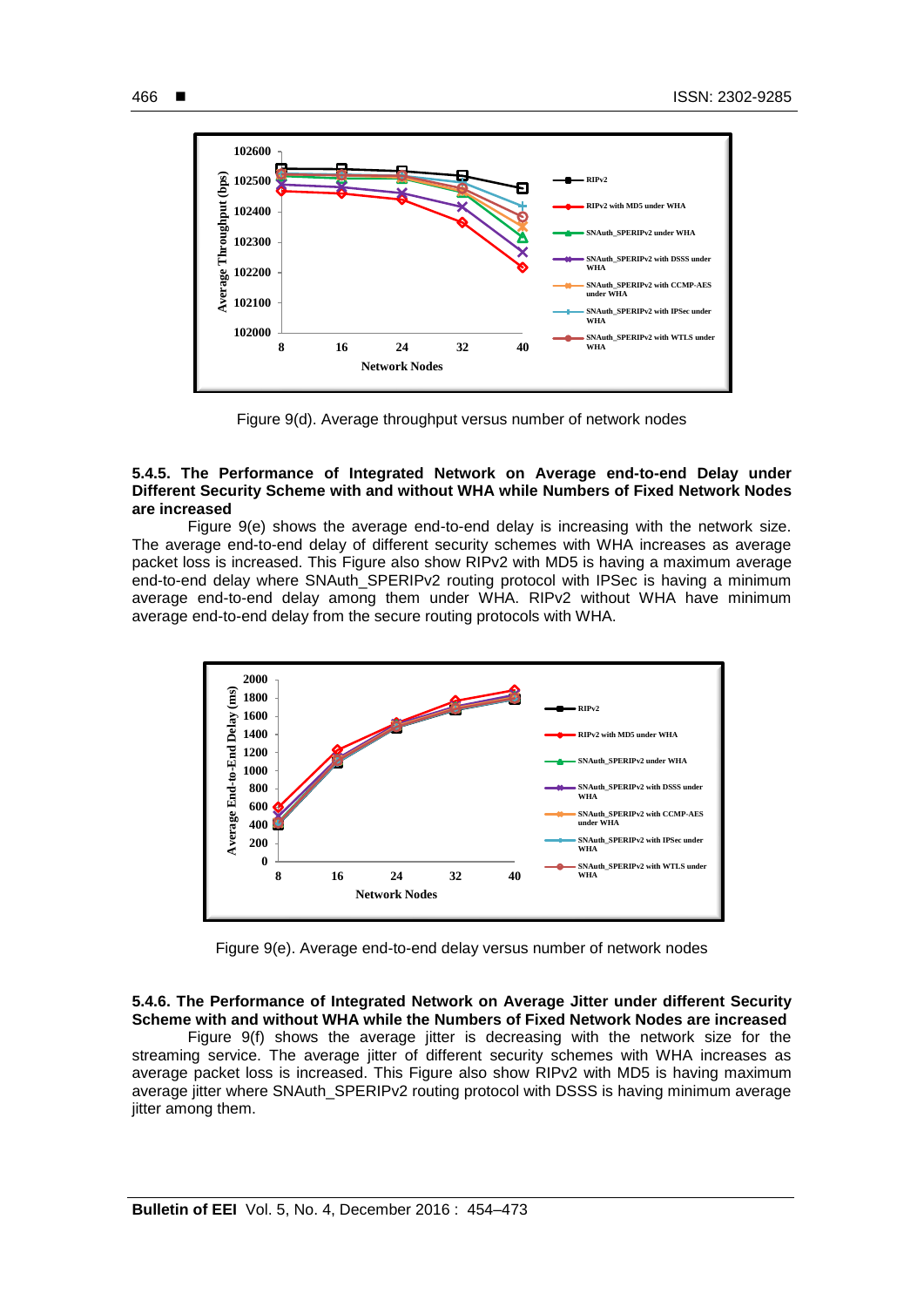

Figure 9(f). Average jitter versus number of network nodes

#### **5.4.7. The Performance of Integrated Network on the Average Hop - Count under Different Security Scheme with and without WHA while the Numbers of Fixed Network Nodes are increased**

Figure 9(g) shows, SNAuth SPERIPv2 routing protocol is having more hop-count than RIPv2 because SNAuth\_SPERIPv2 is multipath routing protocols, and it is more robust than RIPv2. The route selection algorithm favors stability to lower the hop - count. RIPv2 is more stable in sense of routing than SNAuth\_SPERIPv2. SNAuth\_SPERIPv2 routing protocol with IPSec is having maximum hop-count and minimum packet loss under WHA. Where RIPv2 routing protocol with MD5 is having minimum hop-count and maximum packet loss under WHA. To protect the network from WHA, it is necessary to make routing protocols robust.



Figure 9(g). Average hop-count versus number of network nodes

#### **5.5. Simulation Results for Scenario - 2**

## **5.5.1. The Performance of Integrated Network on a Number of Frames Dropped by Wormhole Tunnel (WH) under Different Security Scheme while the Numbers of Fixed Network Nodes are Increased**

Figure 10(a) shows the frame dropped by WH is increasing with network size. The security schemes which have maximum number of frames dropped produce minimum DoS in an integrated network. SNAuth\_SPERIPv2 routing protocol with IPSec have maximum number of frames dropped in all security schemes where RIPv2 with basic MD5 authentication scheme shows minimum frame dropped than other security protocols.

*Secure Routing Protocol for Integrated UMTS and WLAN Ad… (Shashank Tripathi)*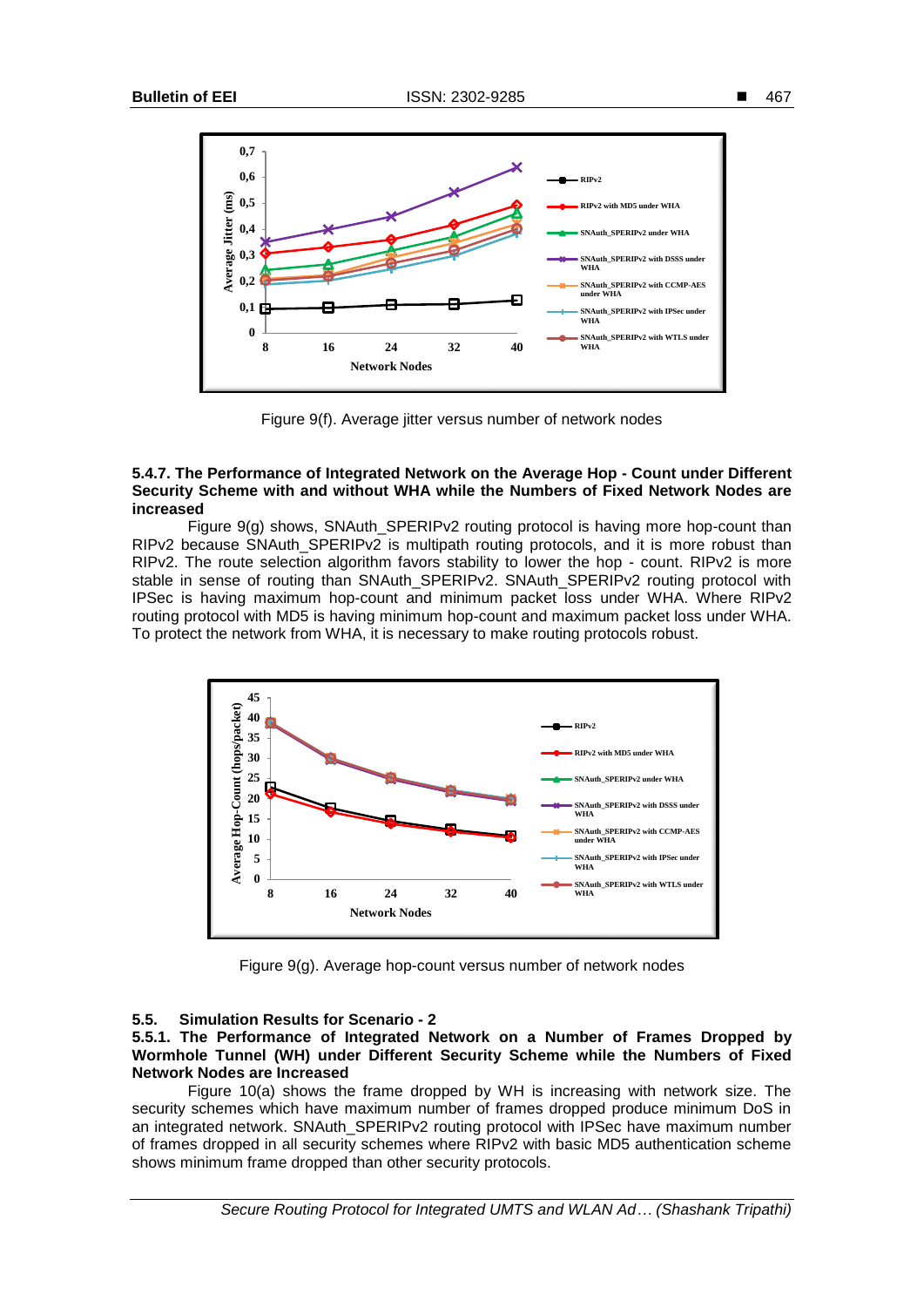

Figure 10(a). Number of frames dropped by WH versus number of network nodes

#### **5.5.2. The Performance of Integrated Network on Routing Overhead under Different Security Scheme with and without WHA while the Numbers of Fixed Network Nodes are increased**

Figure 10(b) shows the routing overhead is increasing with the network size. The routing overhead of different security scheme with WHA rises as the number of frames dropped by WH tunnel is decreased. The main reason behind this increase in routing overhead is the loss of packets due to WHA. When WHA is more dominant then it intercepts maximum packets from the victim network and replayed them. This Figure also shows RIPv2 with MD5 is more affected by WHA and have maximum routing overhead where SNAuth\_SPERIPv2 routing protocol with IPSec is less effected by WHA and have minimum routing overhead among them. RIPv2 without WHA have minimum routing overhead from the secure routing protocols with WHA.



Figure 10(b). Average routing overhead versus number of network nodes

## **5.5.3. The Performance of Integrated Network on Average Packet Loss under Different Security Scheme with and without WHA while Numbers of Fixed Network Nodes are increased**

Figure 10(c) shows the average packet loss is increasing with the network size. The average packet loss of different security schemes with WHA rises as the number of frames replayed on WH tunnel is increased means number of frame drops by WH tunnel decreased. This Figure also shows RIPv2 with MD5 is more affected by WHA and have maximum average packet loss where SNAuth\_SPERIPv2 routing protocol with IPSec is less affected by WHA and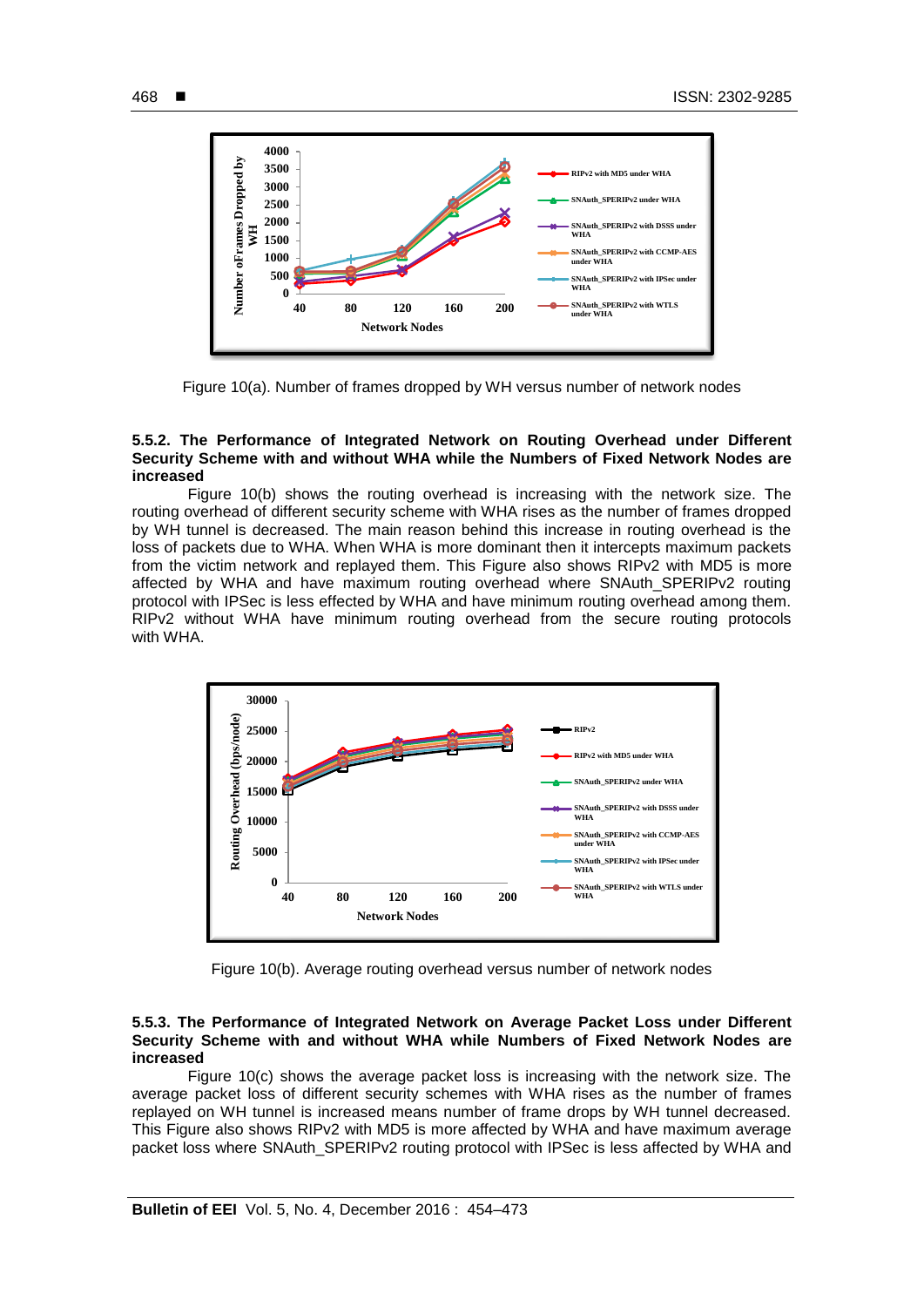

Figure 10(c). Average packet loss versus number of network nodes

## **5.5.4. The Performance of Integrated Network, on Average Throughput under Different Security Scheme with and without WHA while the Numbers of Fixed Network Nodes are increased**

Figure 10(d) shows the average throughput is decreasing with the network size. The average throughput of different security schemes with WHA decreases as average packet loss is increased. This Figure also show RIPv2 with MD5 is having minimum average throughput where SNAuth\_SPERIPv2 routing protocol with IPSec is having maximum average throughput among them under WHA. RIPv2 without WHA have maximum average throughput from the secure routing protocols with WHA.

## **5.5.5. The Performance of Integrated Network on Average end-to-end Delay under Different Security Scheme with and without WHA while Numbers of Fixed Network Nodes are increased**

Figure 10(e) shows the average end-to-end delay is increasing with the network size. The average end-to-end delay of different security schemes with WHA increases as average packet loss is increased. This Figure Also show RIPv2 with MD5 is having a maximum average end-to-end delay where SNAuth\_SPERIPv2 routing protocol with IPSec is having a minimum average end-to-end delay among them under WHA. RIPv2 without WHA have minimum average end-to-end delay from the secure routing protocols with WHA.



Figure 10(d). Average throughput versus number of network nodes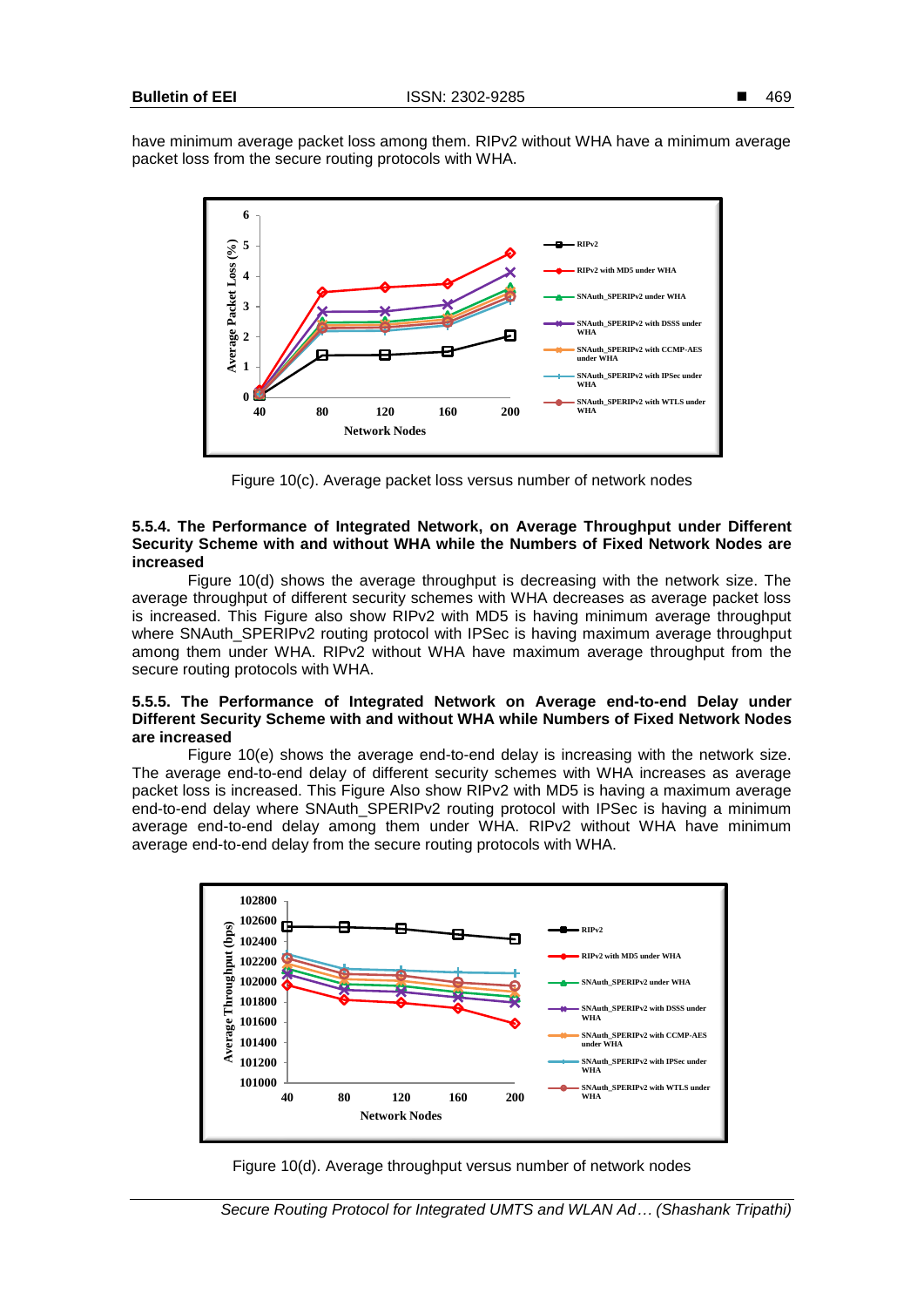

Figure 10(e). Average end-to-end Delay Versus Number of Network Nodes

## **5.5.6. The Performance of Integrated Network, on Average Jitter under Different Security Scheme with and without WHA while the Numbers of Fixed Network Nodes are increased**

Figure 10(f) shows the average jitter is decreasing with the network size for the streaming service. The average jitter of different security schemes with WHA increases as average packet loss is increased. This Figure also show RIPv2 with MD5 is having maximum average jitter where SNAuth\_SPERIPv2 routing protocol with DSSS is having minimum average jitter among them.



Figure 10(f). Average Jitter versus number of network nodes

#### **5.5.7. The Performance of Integrated Network on the Average hop - count under Different Security Scheme with and without WHA while the Number of Fixed Network Nodes are increased**

Figure 10(g) shows, SNAuth\_SPERIPv2 routing protocol is having more hop-count than RIPv2 because SNAuth\_SPERIPv2 is multipath routing protocols, and it is more robust than RIPv2. The route selection algorithm favors stability to lower the hop - count. RIPv2 is more stable in sense of routing than SNAuth SPERIPv2. SNAuth SPERIPv2 routing protocol with IPSec is having maximum hop-count and minimum packet loss under WHA. Where RIPv2 routing protocol with MD5 is having minimum hop-count and maximum packet loss under WHA. To protect the network from WHA, it is necessary to make routing protocols robust.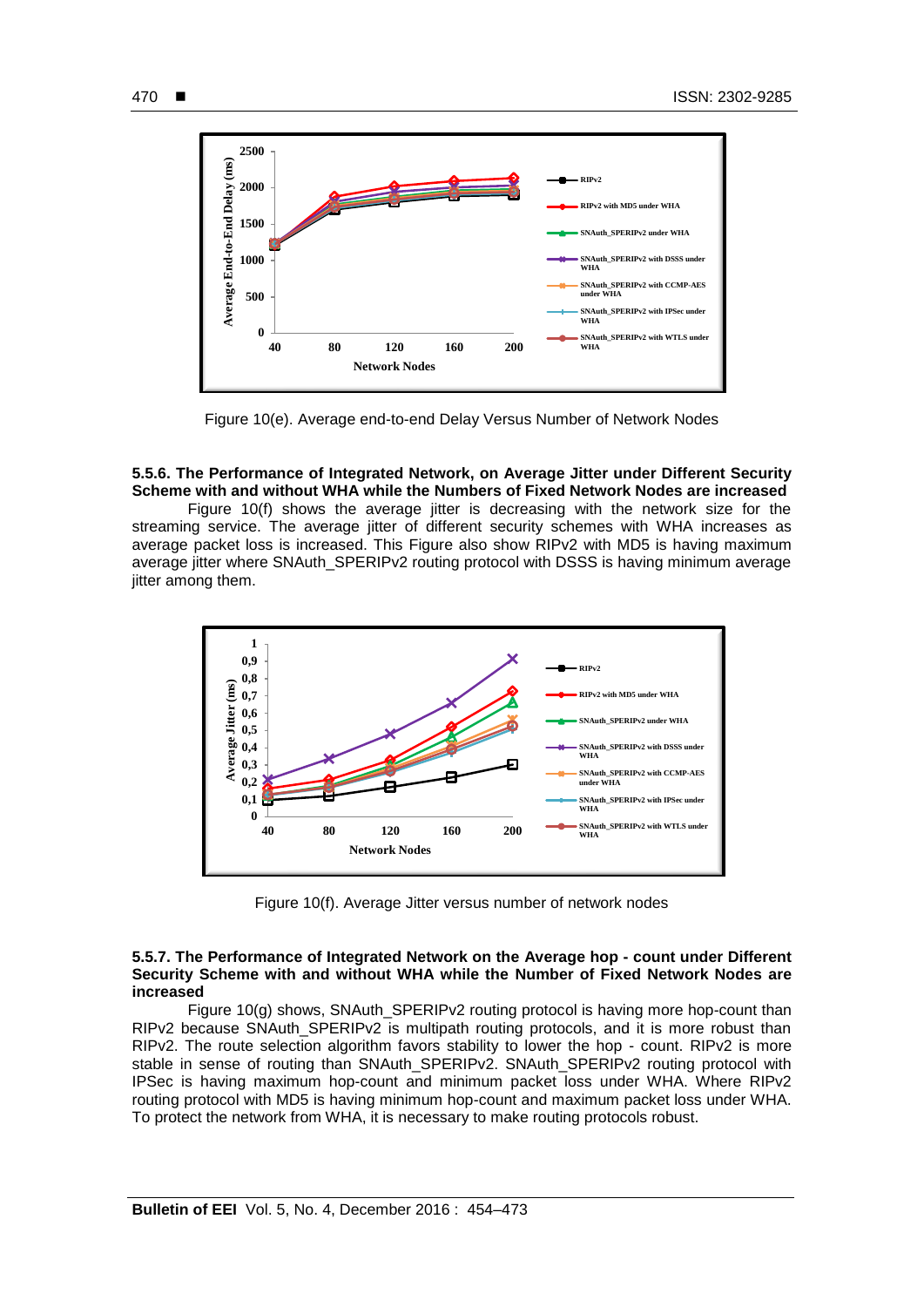

Figure 10(g). Average hop-count versus number of network nodes

## **6. Conclusion**

Simulation results show that, proposed SNAuth\_SPERIPv2 routing protocol with IPSec outperforms existing security schemes for the integrated UMTS and WLAN Ad Hoc networks under WHA, for highly jitter sensitive video streaming traffic under network node scalability. The secure protocol performs best when utilized in most common cellular and ad hoc network scenarios. The impact of WHA on a wireless ad hoc network under SNAuth\_SPERIPv2 routing protocol is mitigating. All simulation result collected, are within limits as specified by 3GPP and ITU guidelines.

#### **References**

- [1] 3GPP TS 23.934. 3GPP system to Wireless Local Area Network (WLAN) Interworking; Functional and Architectural Definition (Release 6). *3GPP TSG SA*, Aug. 2002.
- [2] 3G TS22.105v3.9.0 Release 1999. Univarsal Mobile Telecommunications System (UMTS). Service Aspects, Services and Service Capabilities. June 2000.
- [3] L Skorin-Kapov, D Huljenic, EN Tesla, D Mikic, D Vilendecic. Analysis of End-to-End QoS Networked Virtual Reality Services in UMTS. Networked Virtual Environ. *IEEE Commun*. Mag. 2004: 49–55.
- [4] N Baghaei, R Hunt. Review of Quality of Service Performance in Wireless LANs and 3G Multimedia Application Services. *Comput. Commun. Elsevier B. V.* 2004; 27: 1684–1692.
- [5] FC de Gouveia, T Magedanz. Quality of Service in Telecommunication Networks. *Telecommun. Syst. Technol. EOLSS*, 2: 1–8.
- [6] B Kannhavong, H Nakayama, Y Nemoto, N Kato, A Jamalipour. A Survey of Routing Attacks in Mobile Ad Hoc Networks. *IEEE Wirel. Commun. Secur. Wirel. Mob. Ad Hoc Sens. Networks*. 2007: 85–91.
- [7] MA Mobarhan, MA Mobarhan, A Shahbahrami. Evaluation of Security Attacks on UMTS Authentication Mechanism. *Int. J. Netw. Secur. Its Appl.* 2012; 4(4): 37–52.
- [8] Y Hu, A Perrig, DB Johnson. Wormhole attacks in Wireless Networks. *IEEE J. Sel. Areas Commun.* 2006; 24(2): 370–380.
- [9] A Babakhouya, Y Challal, M Bouabdallah, S Gharout. SDV: A new approach to Secure Distance Vector routing protocols. *IEEE Secur. /SECCOMW.* 2006: 1–9.
- [10] T Wan, E Kranakis, P Oorschot. S-RIP: *A Secure Distance Vector Routing Protocol.* Proc. Appl. Cryptogr. Netw. Secur. 2004: 103–119.
- [11] F Baker, R. Atkinson. RIP-II MD5 Authentication. *RFC 2082*, Jan. 1997.
- [12] A Heffernan. Protection of BGP Sessions via the TCP MD5 Signature Option. *RFC 2385*, Nov. 1998.
- [13] JM McQuillan, G Falk, I Richer. A Review of the Development and Performance of the ARPANET Routing Algorithm. *IEEE Trans. Comm.* Dec. 1978; 26(12): 1802–1811.
- [14] A korba Abdelaziz, M Nafaa, G Salim. *Survey of Routing Attacks and Countermeasures in Mobile Ad Hoc Networks.* IEEE UKSim 15th Int. Conf. Comput. Model. Simul. 2013: 693–698.
- [15] L Qian, N Song, X. Li. *Detecting and Locating Wormhole attacks in Wireless Ad Hoc Networks through Statistical Analysis of Multi-path.* IEEE Commun. Soc. / WCNC. 2005: 2106–2111.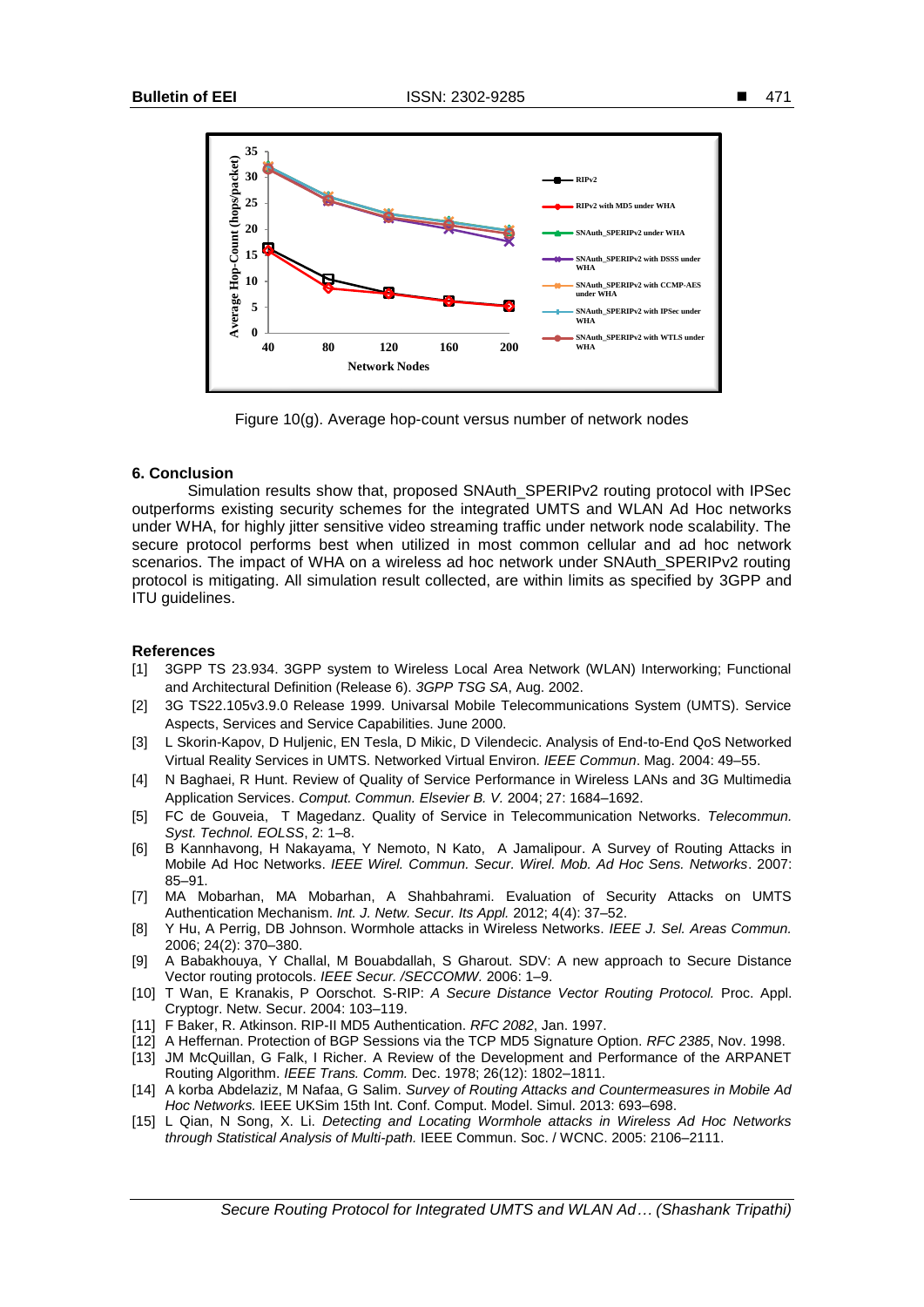- [16] I Hbabeh, I Khalil, A Khreishah, S. Bataineh. Performance Evaluation of Wormhole Security Approaches for Ad Hoc Networks. *J. Comput. Sci.*, 9(12); 2013: 1626–1637.
- [17] G Malkin. RIP Version2. *RFC 2453*, Nov.1998.
- [18] Y Rekhter, T Li. A Border Gateway Protocol4. *RFC 1771*, March.1995.
- [19] S Kent, C Lynn, K. Seo. Secure Border Gateway Protocol (Secure-BGP). *IEEE J. Sel. Areas Commun.* April 2000; 18(4): 582–592..
- [20] R White. Securing BGP Through Secure Origin BGP. *Internet Protoc. J.* Sept. 2003; 6(3): 15–22.
- [21] Y Hu, DB Johnson, A Perrig. SEAD: Secure Efficient Distance Vector Routing for Mobile Wireless Ad Hoc Networks. *Ad Hoc Networks Elsevier B.V.* 2003; 1:175–192.
- [22] Y Hu, DB Johnson, A Perrig. *Efficient Security Mechanisms for Routing Protocols*. Proc. NDSS'03. 2003: 1–17.
- [23] K Sanzgiri, B Dahill, B Levine, C Shields, E Royer. *A Secure Routing Protocol for Ad Hoc Networks*. 10th IEEE Int. Conf. Netw. Protoc. 2002: 1–10.
- [24] Y Hu, DB Johnson, A Perrig. *Rushing Attacks and Defense in Wireless Ad Hoc Network Routing Protocols.* ACM Wirel. Secur. conjunction with MobiCom, Sept. 2003: 30–40.
- [25] Y Hu, DB Johnson, A Perrig. Ariadne: A Secure On-Demand Routing Protocol for Ad Hoc Networks. *Wirel. Networks Springer*. 2005; 11: 21–38.
- [26] S Zhu, S Xu, S Setia, S Jajodia. *Establishing Pair-wise Keys For Secure Communication in Ad Hoc Networks: A Probabilistic Approach.* Proceedings. 11th IEEE Int. Conf. Netw. Protoc. Nov.2003: 326 – 335.
- [27] J Arkko, J Kempf, B Zill, P Nikander. Secure Neighbor Discovery (SEND). *RFC 3971*. March 2005.
- [28] R Gagliano, S Krishnan, A Kukec. Certificate Profile and Certificate Management for Secure Neighbor Discovery (SEND). *RFC 6494*. Feb. 2012.
- [29] S Blake-Wilson, N Bolyard, V Gupta, C Hawk, B Moeller. Elliptic Curve Cryptography (ECC) Cipher Suites for Transport Layer Security (TLS). *RFC 4492*, May 2006.
- [30] V Fuller, T Li. Classless Inter-domain Routing (CIDR): The Internet Address Assignment and Aggregation Plan. *RFC 4632*, 2006.
- [31] Configuring RIP. *Cisco Nexus 7000 Ser. NX-OS Syst. Manag. Configure Guid. Release 5.x*, Dec. 2011.
- [32] Release 12.2(54) SG. Catalyst 4500 Series Switch Cisco IOS Software Configuration Guide.
- [33] T Kang, X Li, C Yu, J Kim. A Survey of Security Mechanisms with Direct Sequence Spread Spectrum Signals. *J. Comput. Sci. Eng.* 7(3), Sept. 2013 : 187–197.
- [34] A Samiah, A Aziz, N Ikram. *An Efficient Software Implementation of AES-CCM for IEEE 802.11i Wireless St.* 31st Annu. Int. Comput. Softw. Appl. Conf. July 2007 : 689 – 694.
- [35] I Saberi, B Shojaie, M Salleh, M Niknafskermani, SM Alavi. *Improving confidentiality of AES-CCMP in IEEE 802.11i*. Int. Jt. Conf. Comput. Sci. Softw. Eng*.* 2012: 82 – 86.
- [36] S Kent. IP Encapsulating Security Payload (ESP). *RFC 4303*, Dec. 2005.
- [37] Y Zhang, B Singh. *A multi-layer IPsec protocol*. SSYM'00 Proc. 9th Conf. USENIX Secur. Symp. Aug. 2000; 9: 1–16.
- [38] V Manral. Cryptographic Algorithm Implementation Requirements for Encapsulating Security Payload (ESP) and Authentication Header (AH). *RFC 4305*, April 2007.
- [39] D Piper. The Internet IP Security Domain of Interpretation for ISAKMP. *RFC 2407*, Nov. 1998.
- [40] Wireless Transport Layer Security, Wireless Application Protocol, WAP-261-WTLS-20010406-a. *(WTLS) WAP Forum*, Apr. 2001.
- [41] A Levi, E Savas. *Performance Evaluation of Public-Key Cryptosystem Operations in WTLS Protocol*. Eighth IEEE Int. Symp. Comput. Commun. 2003. (ISCC 2003). Proceedings. July 2003; 2: 1245 – 1250.<br>[42] S
- [42] S Jormalainen, J Laine. Security in the WTLS. 1999: 1–18. <http://www.tml.tkk.fi/Opinnot/Tik110.501/1999/papers/wtls/wtls.html>
- [43] J Jun, ML Sichitiu. MRP: Wireless mesh networks routing protocol. *Comput. Commun. Elsevier B.V.* May 2008; 31(7): 1413–1435.
- [44] S Tripathi, AK Jain. Comparative Performance Analysis of Inter-Domain Routing Protocols in Integrated HSDPA and WLAN Ad Hoc Networks with Streaming Traffic. *J. Commun. Eng. Syst.2015;*  5(3): 7–18.